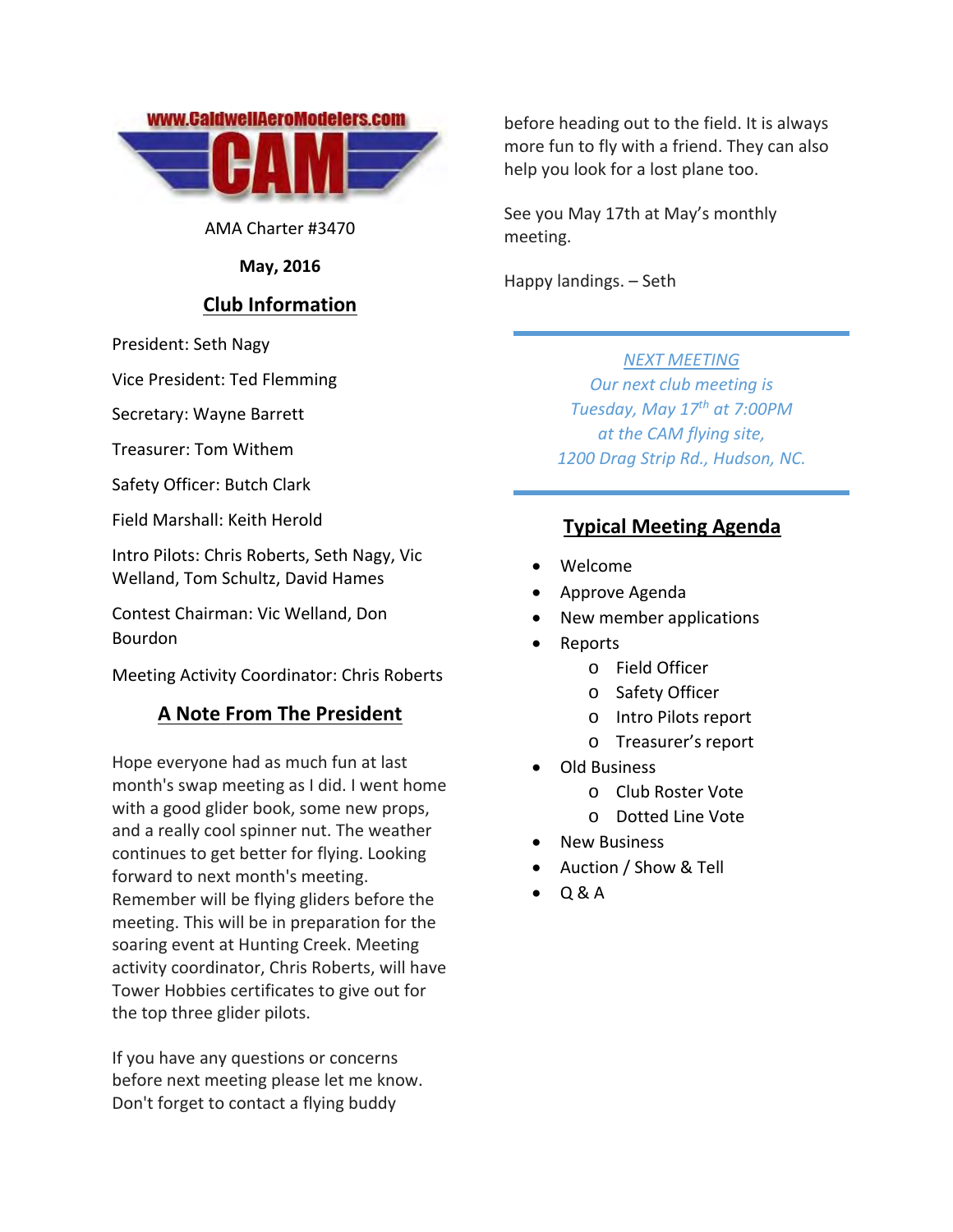#### **April Meeting Minutes**

Seth called the meeting to order at 7:00PM, welcomed everyone and the agenda was approved.

New member applications  $-$  we had two new members, Shea and Allen, both from West Hickory Aero Modelers. A motion was made to accept the new members and was approved unanimously.

April's meeting minutes were read and approved.

Treasurer's report  $-$  at the start of the meeting we had \$2851.59.

Field report – the field was mowed one week prior to the meeting after the mower was fixed up. Denise helped Keith with the mowing and the field looked great. Keith mentioned that the field boxes could use some sprucing up.

Safety report – no issues reported and Ted reminded everyone "don't do what I do".

FAA update – Seth gave a quick update for everyone on the AMA / FAA relations and the possible new restrictions that may take affect.

Old business – The gravel driveway / parking area was discussed. The majority of our members are now aware that a graveling project may take place this year to improve the field.

Old business – A workday is scheduled for Saturday, May  $21^{st}$  at 9:00AM. The agenda for that day is fix up the end of the runway and clean / repair the fieldboxes.

New business – Hunting Creek will host a sail plane contest, date to be announced. Lee says they will host both electric and pure gliders with a bungee launch. Lee also said there will be free food, at which point everyone present committed to attend the event. Chris asked everyone who wanted, to bring their gliders to the next meeting for a practice sessions. Seth will provide a bungee for us. Seth also has some Tower Hobbies coupons that will be up for grabs at the next meeting to sailplane practice session winner.

New business – Will Knight proposed that we build a heli‐pad to accommodate the helicopter flyers we have in the club. After some debate, Dave made a motion to approve his idea. The motion was carried to allow Will to build the pad.

Meeting adjourned at 7:40 PM.

Be sure to see the next page for information on Morganton Aeromodeler's Spring Fling Fun Fly on Saturday, May 28<sup>th</sup>.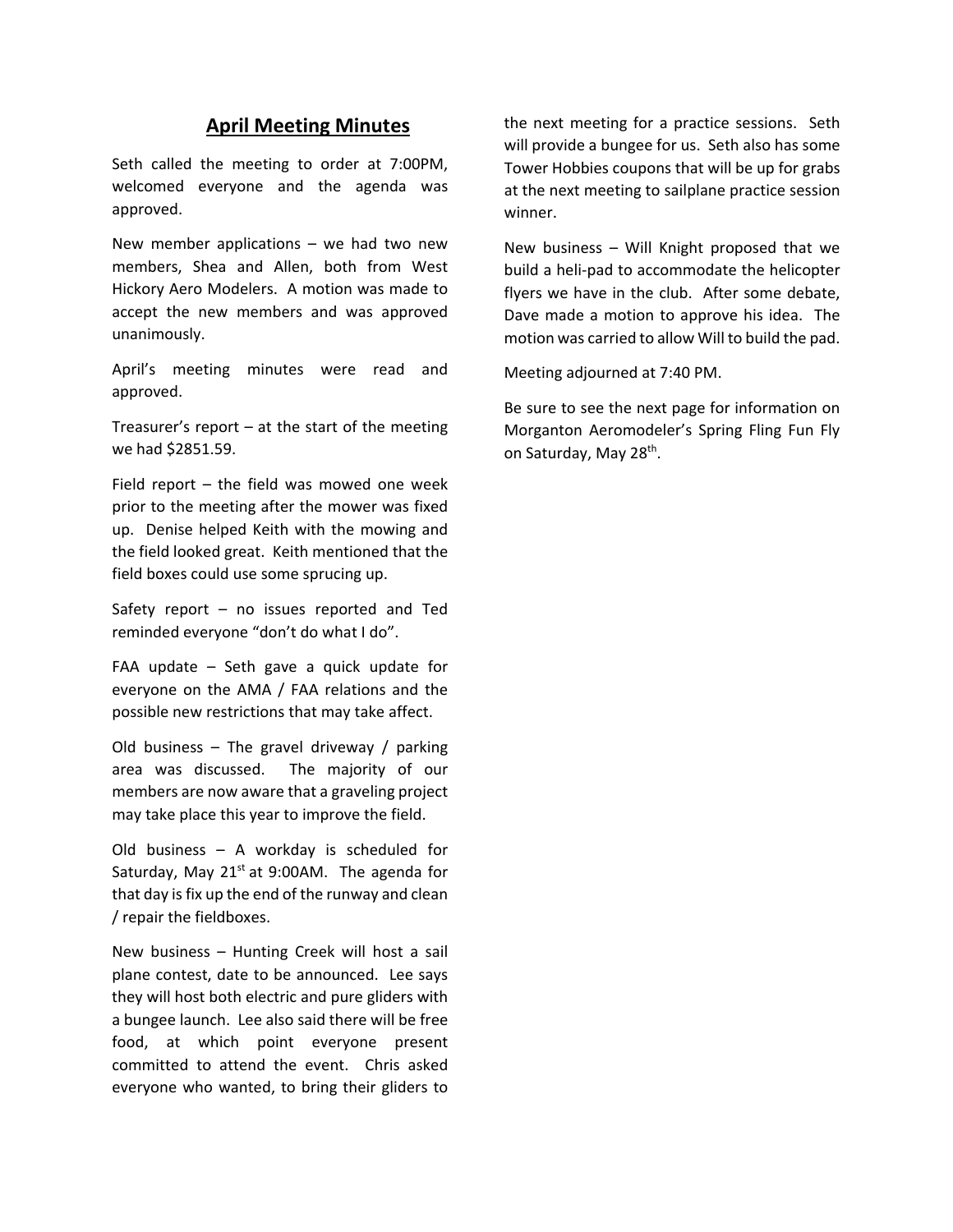

Concessions will be available for purchase!



Hot Dogs, Hamburgers, Canned Drinks, Bottled Water , Baked goods, ETC...

# Registration begins at 9:00 AM Flying begins at 10:00 AM

# Fly With C Come For More information Please email us at morgantonaeromodelersøgmail.com